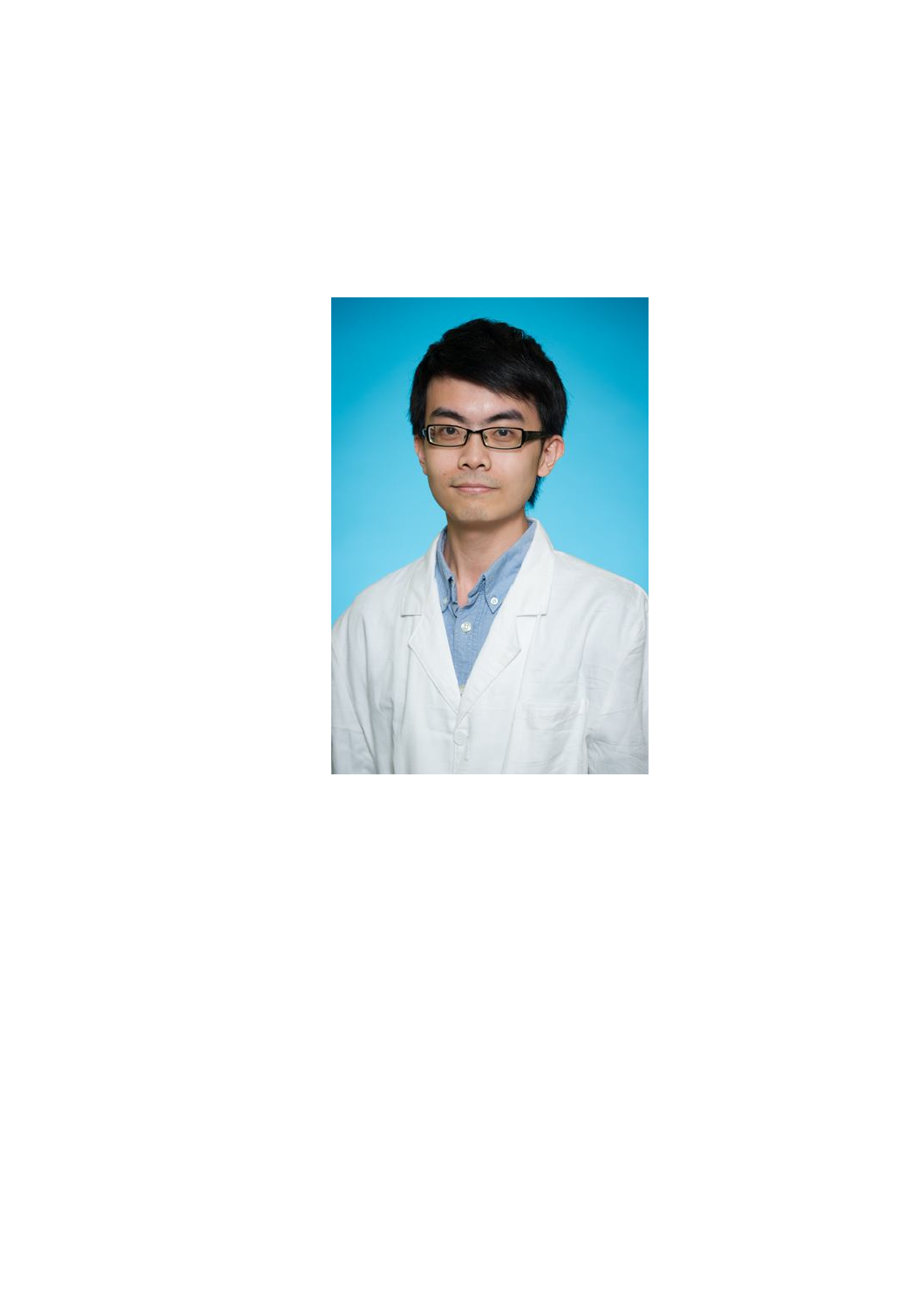# **CURRICULUM VITAE of Mr. Kelvin CHEN (kaycee@hkbu.edu.hk)**

## **Name: Kelvin Chen**

### **Academic qualifications:**

2008.9-2012.6 B. Pharm Hong Kong Baptist University, Hong Kong 2013.9-2014.5 M. Pharm Hong Kong Baptist University, Hong Kong

### **Previous academic positions held:**

| 2012.6-2013.5 Research Assistant | Research and Development Division, School of Chinese Medicine, |
|----------------------------------|----------------------------------------------------------------|
|                                  | Hong Kong Baptist University                                   |

# **Present academic position:**

2013.6- Technical Instructor Teaching Division, School of Chinese Medicine, Hong Kong Baptist **University** 

### **Publication in the past ten years**

1. Yina Tang, Tao Yi, **Homing Chen**, Zhongzhen Zhao, Zhitao Liang, Hubiao Chen. Quantitative Comparison of Multiple Components in *Dioscorea nipponica* and *D. panthaica* by Ultra-High Performance Liquid Chromatography Coupled with Quadrupole Time-of-Flight Mass Spectrometry. *Phytochemical Analysis.* 2013 Jan; 24:413-422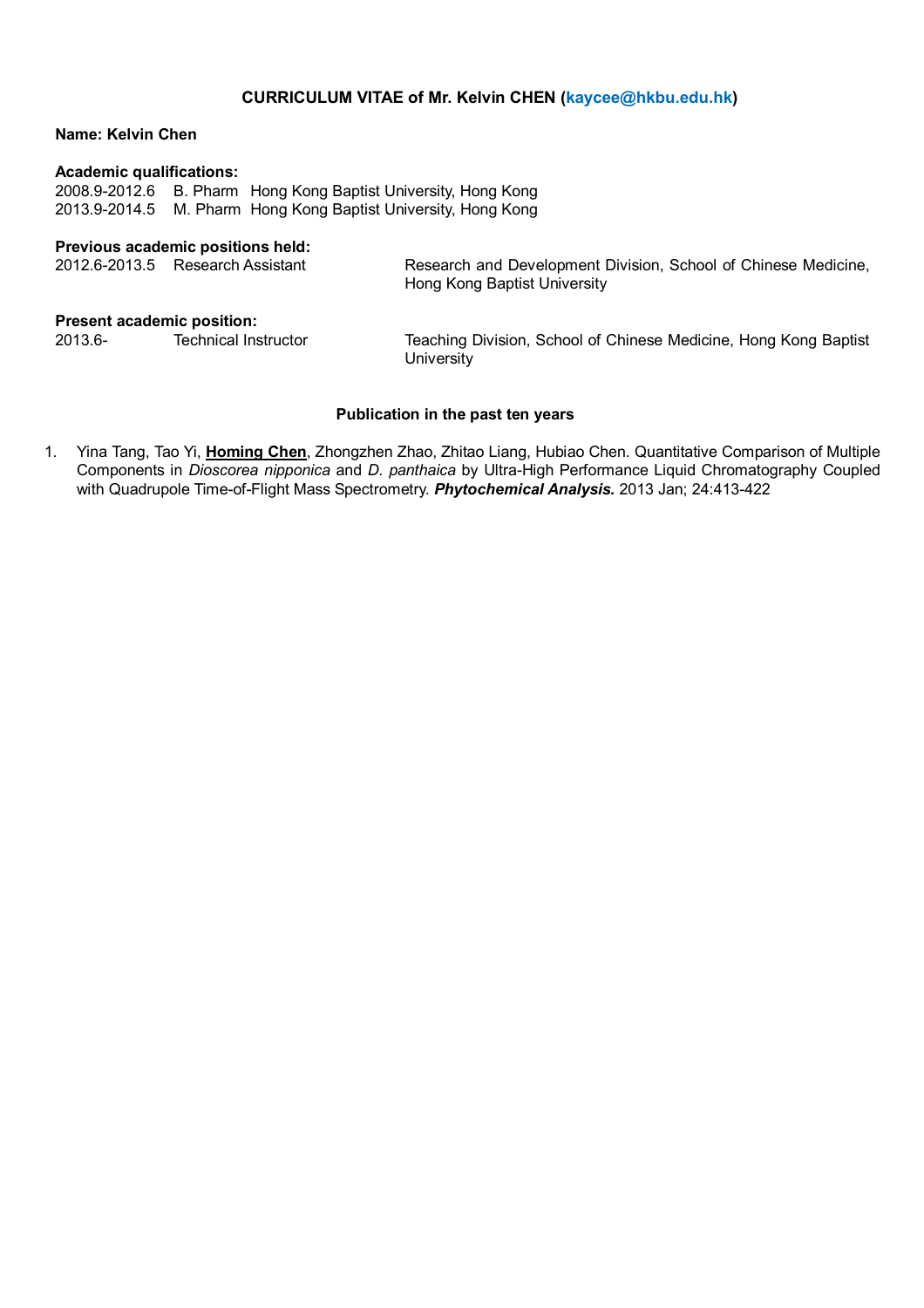| Role as the 1 <sup>st</sup> Equipment In-charge | Role as the 2 <sup>nd</sup> Equipment In-charge |                         |                       |          |                         |
|-------------------------------------------------|-------------------------------------------------|-------------------------|-----------------------|----------|-------------------------|
| <b>Equipment Name</b>                           | Location                                        | <b>Responsibilities</b> | <b>Equipment Name</b> | Location | <b>Responsibilities</b> |
| -20C freezer x 3                                | <b>SCM 302</b>                                  | 4                       |                       |          |                         |
| -80C freezer x 2                                | <b>SCM 302</b>                                  | $\overline{\mathbf{4}}$ |                       |          |                         |
| Agilent 1100 Series HPLC System                 | <b>SCM 702</b>                                  | $\overline{\mathbf{4}}$ |                       |          |                         |
| Analytical balance, XS205DU, Maxium             | <b>SCM 702</b>                                  | $\overline{\mathbf{4}}$ |                       |          |                         |
| capacity: 220, 81g, Resolution: 0.01mg,         |                                                 |                         |                       |          |                         |
| 0.1mg Mettler Toledo                            |                                                 |                         |                       |          |                         |
| Antistatikkit universal Mettler Toledo          | <b>SCM 702</b>                                  | $\overline{4}$          |                       |          |                         |
| Bruker Autoflex TM III TOF/TOF LRF200           | <b>SCM 609A</b>                                 | 2, 4                    |                       |          |                         |
| System including ProteinScape TM 1.3            |                                                 |                         |                       |          |                         |
| standard-package academia                       |                                                 |                         |                       |          |                         |
| Buchi's Rotary evaporator                       | <b>SCM 702</b>                                  | $\overline{\mathbf{4}}$ |                       |          |                         |
| Eyela Chiller cooling thermostate AS1100        | <b>SCM 702</b>                                  | $\overline{\mathbf{4}}$ |                       |          |                         |
| Eyela's Rotary evaporator                       | <b>SCM 702</b>                                  | $\overline{\mathbf{4}}$ |                       |          |                         |
| <b>Flammable Cabinet</b>                        | <b>SCM 702</b>                                  | $\overline{\mathbf{4}}$ |                       |          |                         |
| Heidolph's rotary evaporator                    | <b>SCM 702</b>                                  | $\overline{\mathbf{4}}$ |                       |          |                         |
| Lauda Chiller Lauda cooling thermostate         | <b>SCM 702</b>                                  | $\overline{4}$          |                       |          |                         |
| <b>RA8 #LCKC1907</b>                            |                                                 |                         |                       |          |                         |
| Multi-Dimensional<br>LC<br>coupling<br>with     | <b>SCM 609A</b>                                 | 2,4                     |                       |          |                         |
| MALDI-TOF/TOF System                            |                                                 |                         |                       |          |                         |
| UPLC-DAD (Thermo)                               | <b>SCM 301</b>                                  | 1,2,3,4                 |                       |          |                         |
| Water Purification System (Millipore)           | <b>SCM 301</b>                                  | $\overline{4}$          |                       |          |                         |
| Welch vacuum pump Welch dry vacuum              | <b>SCM 702</b>                                  | $\overline{\mathbf{4}}$ |                       |          |                         |
| pump for rotary evaporator #2032C-02            |                                                 |                         |                       |          |                         |

Responsibilities:

1. Develop testmethods for users